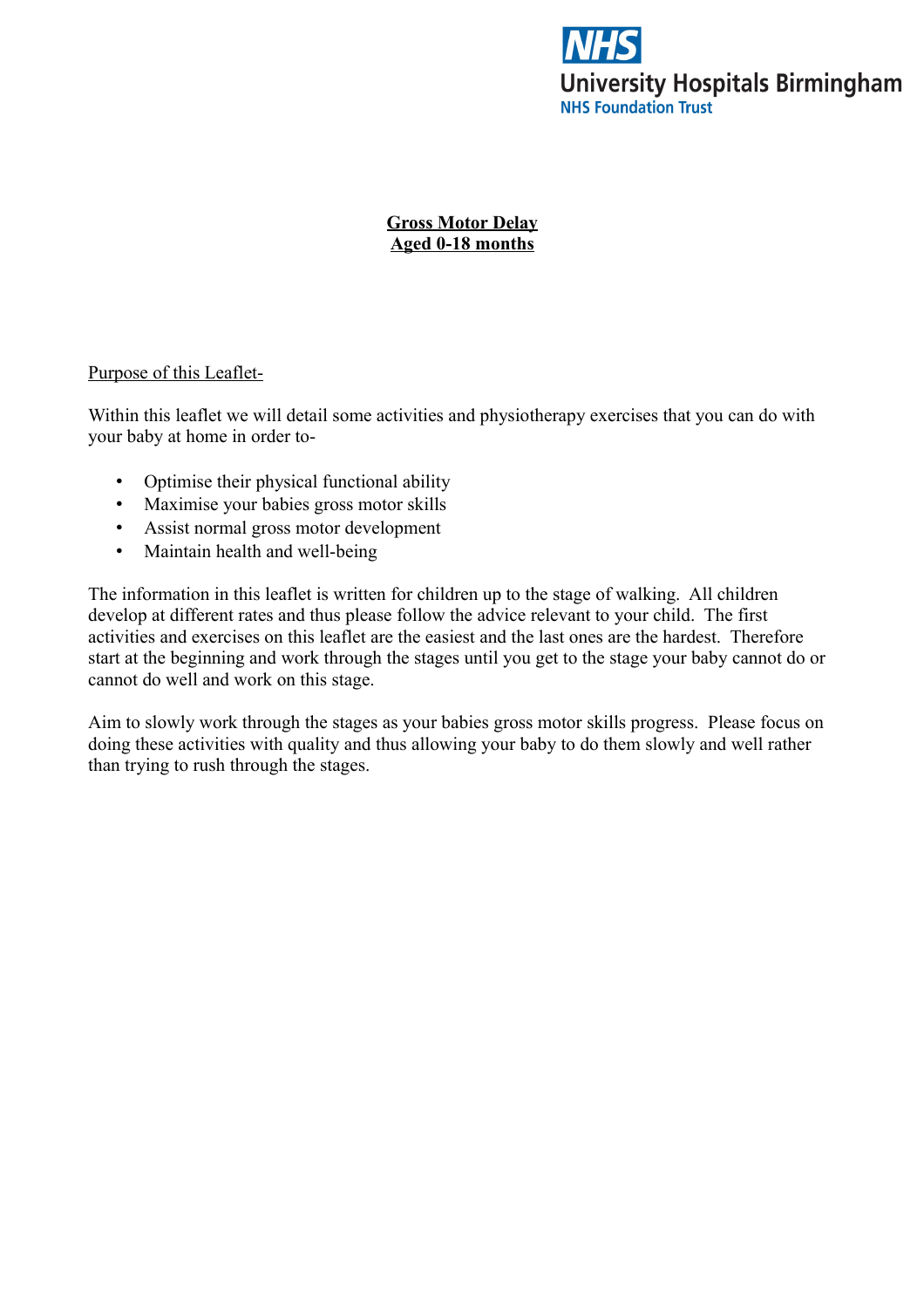

Stage 1-

Tummy time-

- It is vital that babies have lots of opportunities to spend time on their tummies. This is in order to develop the strength in their back, neck and arms.
- A baby needs to have strength in their core in order to develop more advanced motor skills to include sitting, use of their hands and eating and drinking.
- Therefore it is important to spend as long as possible on tummy time. Babies can often dislike tummy time therefore do it for a short spells (maybe only a minute or so) but do it frequently.
- Below are pictures showing lots of different ways you can do tummy time with your baby.



Side Lying-

- Side lying is an alternative position your baby can lie in. They can lie on either side.
- Initially your baby may need your support or cushions to assist them to maintain this position. But as able you can start to reduce the support offered
- In this position offer toys that your baby can try to grasp with both hands to explore. Your baby may even try to bring toys to their mouths to explore further.

On their Backs-

- Whilst lying on their backs you can encourage different activities with your baby to include
	- Tracking and following- take a toy your baby is interested in and try to get them to follow it as you move it left and right and up and down. Try this with toys that make a noise and also toys that are visually stimulating.
	- See if your baby will grasp a toy off you- encourage them to do this with both hands
	- Encourage your baby to bring toys and hands to their mouth to explore

- Able to lift up head and hold it up whilst in on their tummy
- Able to reach for and grasp toys with both hands
- Bring toys to their mouths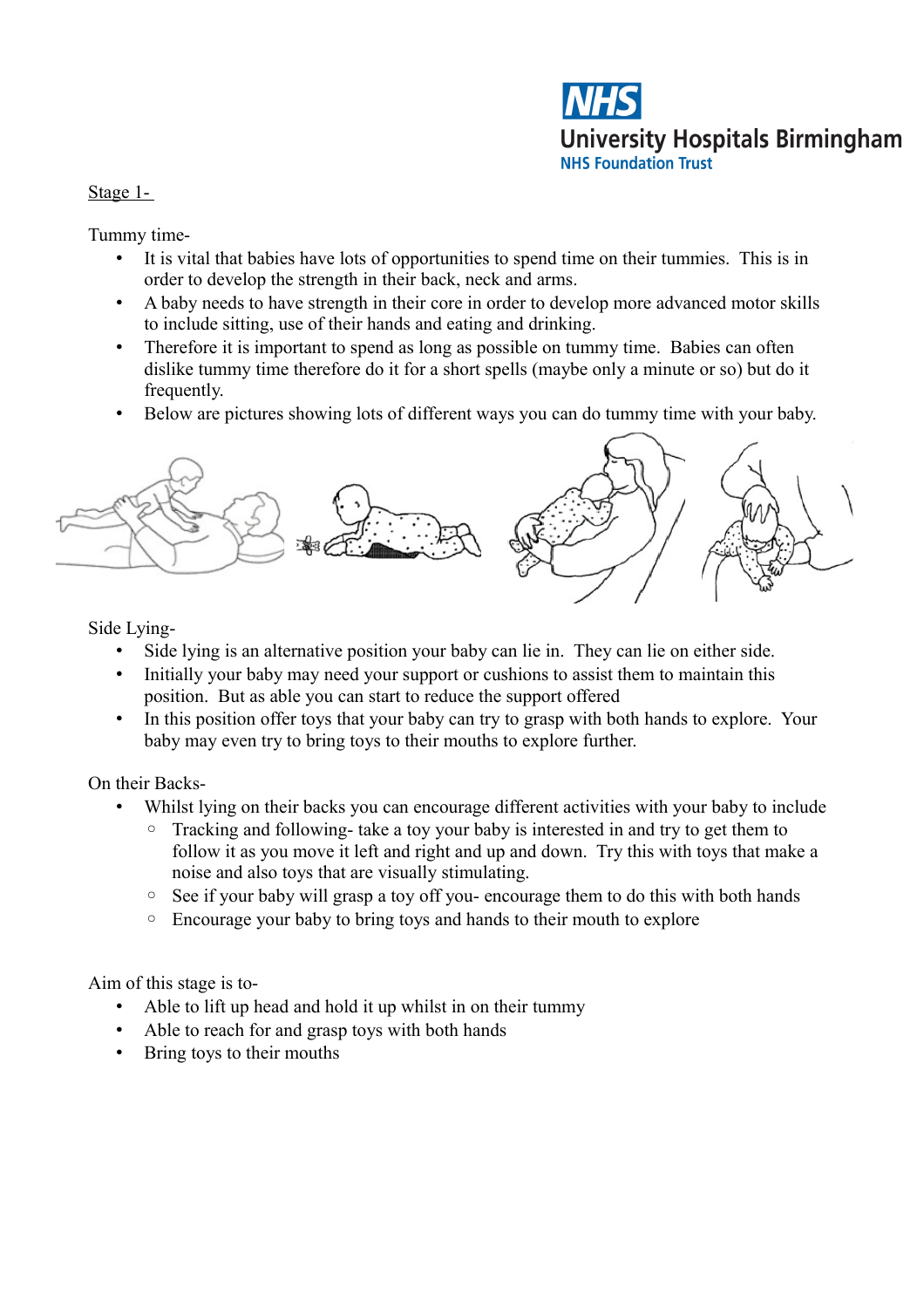

## Stage 2-

One of the first gross motor skills a baby achieves is rolling. So stage 2 is geared up to help your baby achieve rolling. Most babies will roll from their fronts to their backs first.

Tummy Time-

- Its now time to progress their ability in tummy time
- To do this encourage your baby to do the following-
	- Push up on their arms whilst on their tummies (as in the picture below)
	- Encourage them to reach out for toys
	- Get them to follow toys to turn their heads left and right (as in the picture on the right below)
	- Shift their weight from 1 hand onto another



On their Back-

- By now your baby should be reaching for toys- start now to encourage them to reach for toys across their bodies – for example- get them to use their right hand to reach for a toy near their left shoulder and visa versa.
- Encourage your baby to swap toys between hands

Assist Rolling from Front to Back-

- Whilst on their tummy use a toy to get your baby to turn to the side and reach 1 arm up towards it
- Use this arm to assist them to roll over- provide as little help as required- try to reduce the assistance you are offering over time.

Assist Rolling from Back to Front-

- Whilst your baby is lying on their back get them to reach across their body for a toy
- Bend your babies knees up if they haven't done this themselves
- Support them by providing assistance at the arm and hip to roll over
- As before provide as little help as required- try to reduce the assistance you are offering over time.

- Push up onto extended arms whilst lying on their tummy
- Swap toys between hands
- Achieve rolling from tummy to back
- Achieve rolling from back to tummy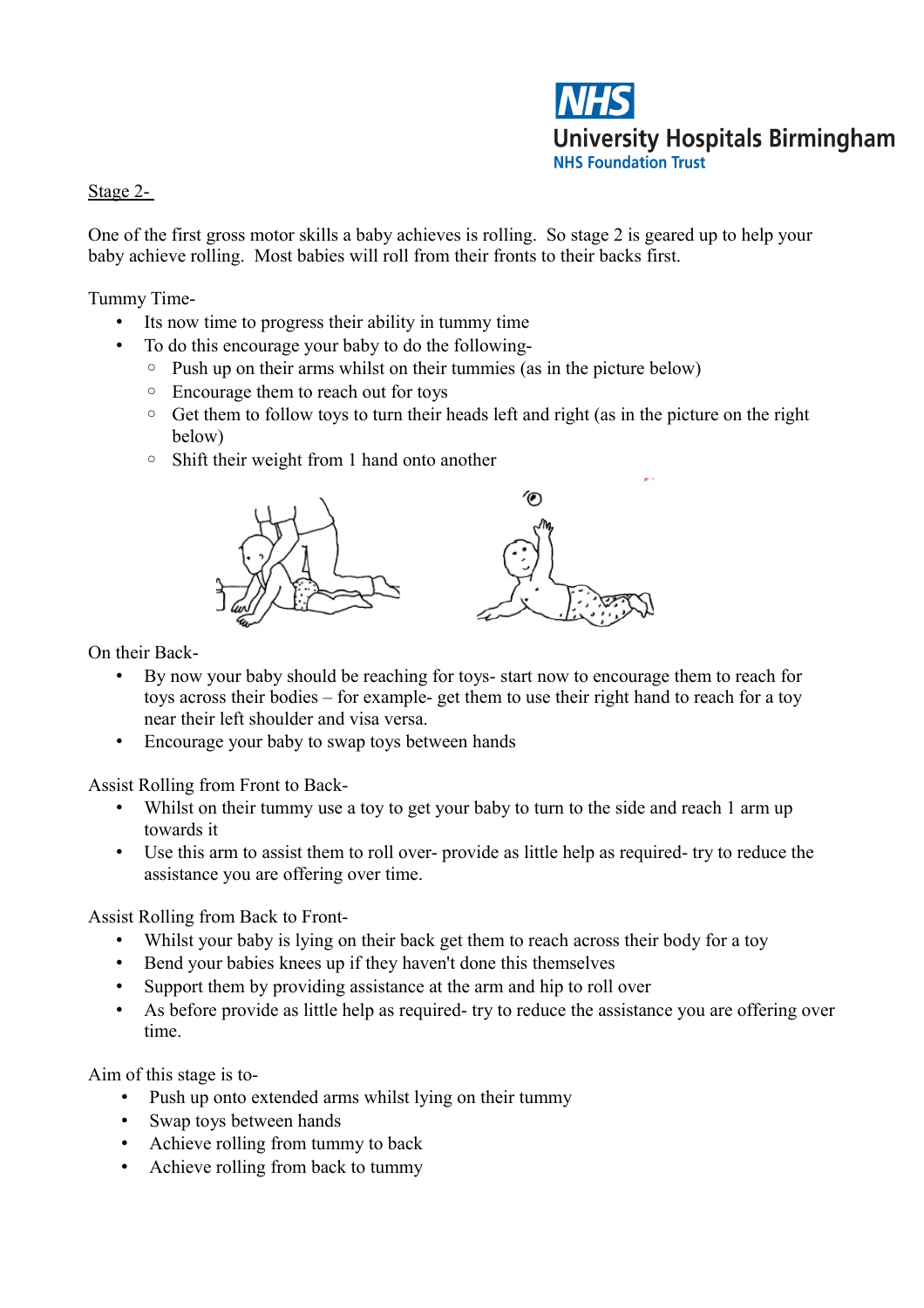

## Stage 3

After a baby can roll the next gross motor skills they try to achieve is sitting. Initially a baby will need support of an adult to help them in sitting, then they should be able to sit for a short periods whilst propping with their hands on the floor. Finally a baby should be able to sit and reach out for toys whilst maintaining their balance.

Supportive Sitting

- Sit your baby in front of you and support them to hold this position and play in sitting
- Encourage them to look up for toys to encourage them to straighten their backs and sit up straight- initially they may only be able to do this for short periods
- As your baby starts to sit better you can start to reduce the support you offer and support lower on the back or down on the hips as able.



Independent Sitting

- When you baby is able to sit for a short time without you supporting them reduce your support. They will require cushions around them and for you to remain close by as they will often fall and at present will not have any saving reactions
- In sitting initially your baby may use their arms to sit in propping. Try to encourage them to look and reach up even momentarily initially
- When they are able to sit up well by themselves you can then progress this to include-
	- Getting your baby to reach out to the sides and upwards for toys when you pass them
		- Place toys slightly out of reach for your baby
		- Place toys slightly behind them to they need to twist behind

## Move from lying to sitting

• Assist your baby to move from lying down to sitting as per the pictures below-



- Sit independently without support and without use of hands to prop
- Able to reach out of base of support for toys
- Move from lying to sitting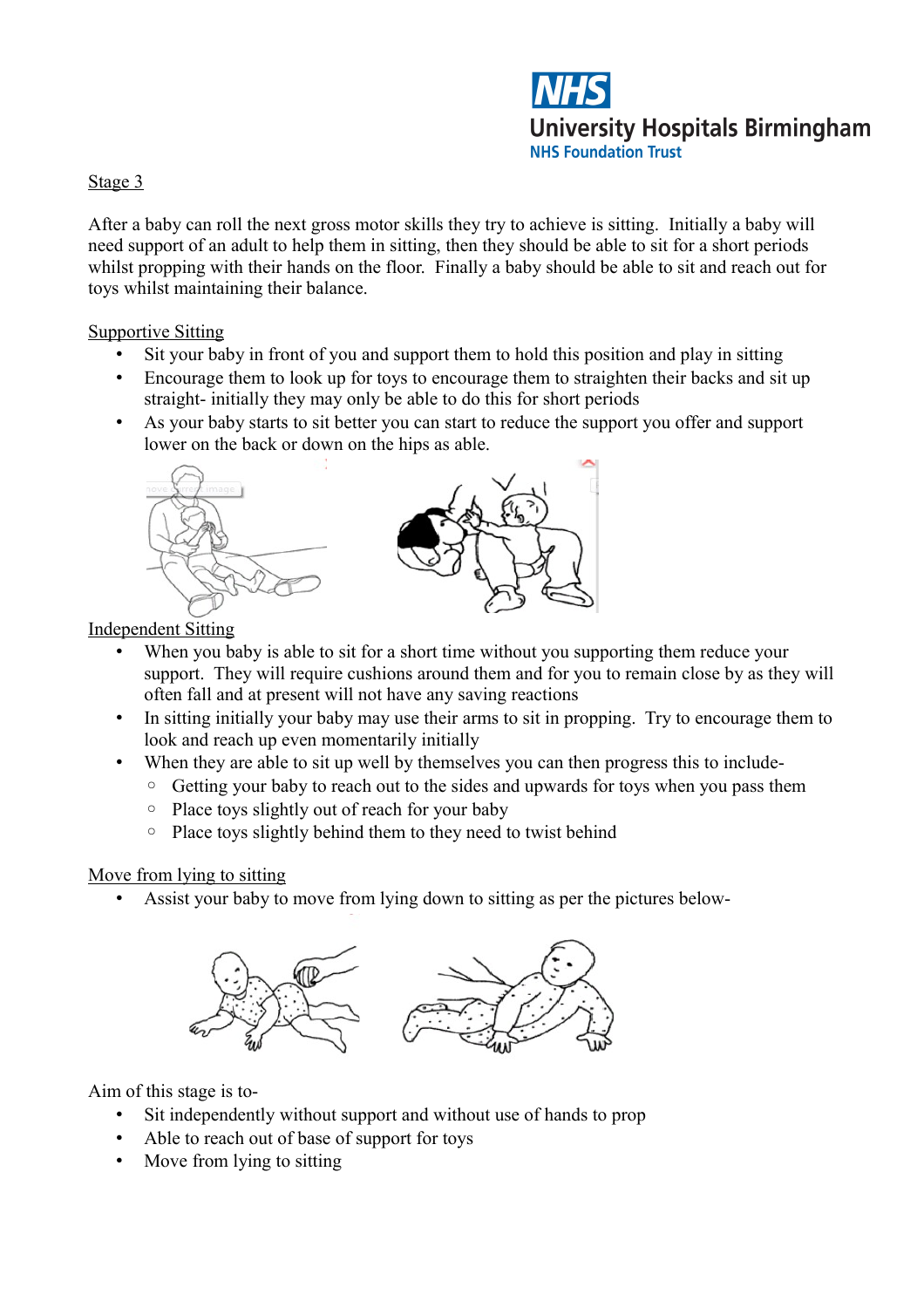

## Stage 4

The next gross motor stage is crawling. Crawling is a more complex gross motor skill as it requires strength in the core, arms and legs as well as the processing ability to move all limbs together.

### 4 point kneeling

4 point kneeling is the static crawling position. There are lots of ways will can build up a babies ability and strength in this position to include-

- 4 point kneeling over your leg- place your baby in the crawling position with their tummy over your leg
- 4 point kneeling over a roll place a roll or firm cushion under their tummies instead of your knee
- Supportive 4 point kneeling- place you baby in 4 point kneeling and then support them at the hips to maintain this position

Whilst in these positions you can then try the following-

- Rocking forward and back and side to side
- Lifting the head to look at something
- Reach out with 1 hand for toys



#### High Kneeling

Place you baby in a high kneeling position at a low table and encourage them to play. Initially they may require some support to achieve this.

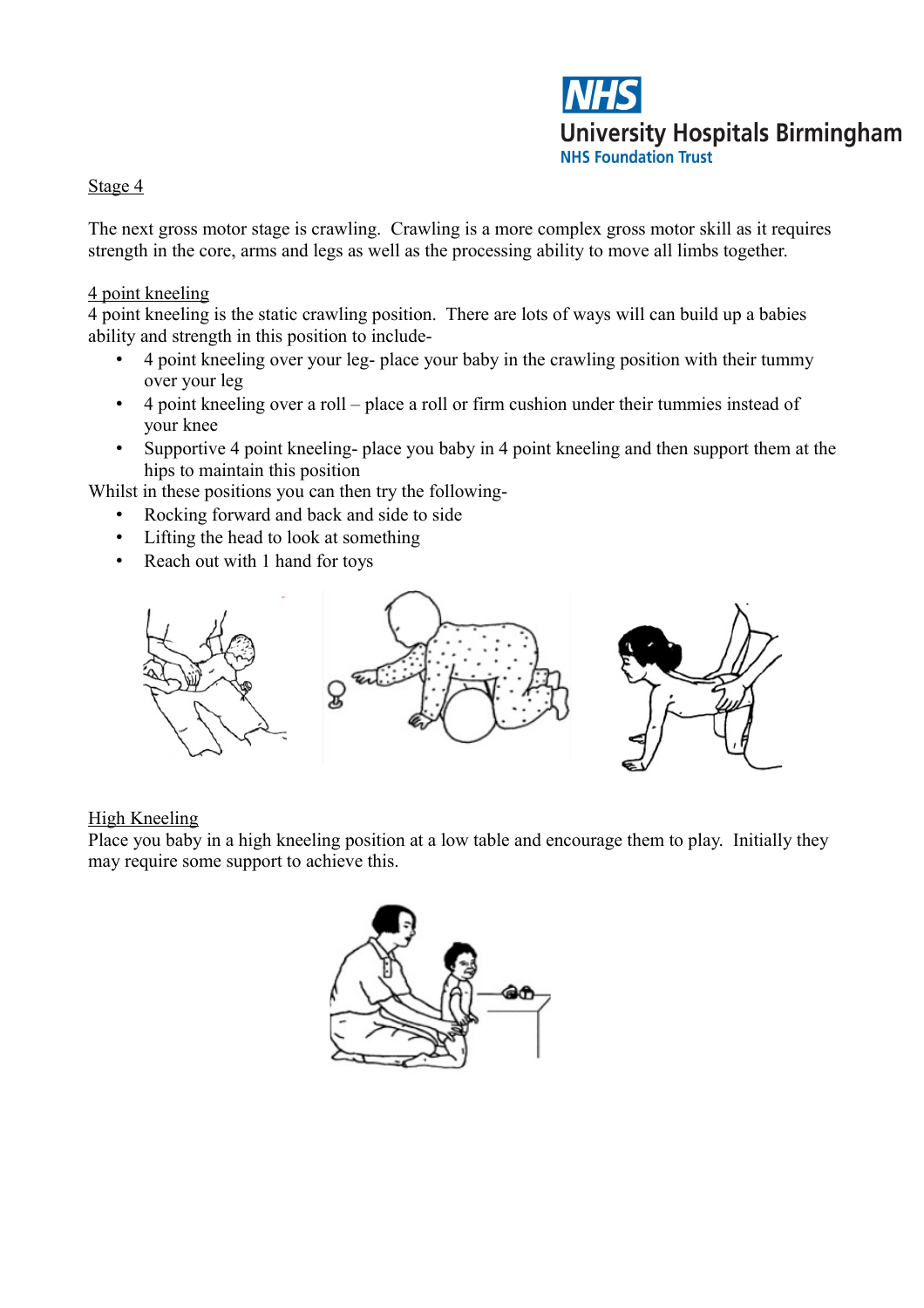## Moving into and out of 4 point kneeling

Once your baby can hold 4 point kneeling it is important they can move from the floor and from sitting into and out of this position. Try to support them to do this- as per pictures below.



- Hold the 4 point kneeling position independently
- High kneel at furniture independently
- Move into and out of 4 point kneeling independently
- Start crawling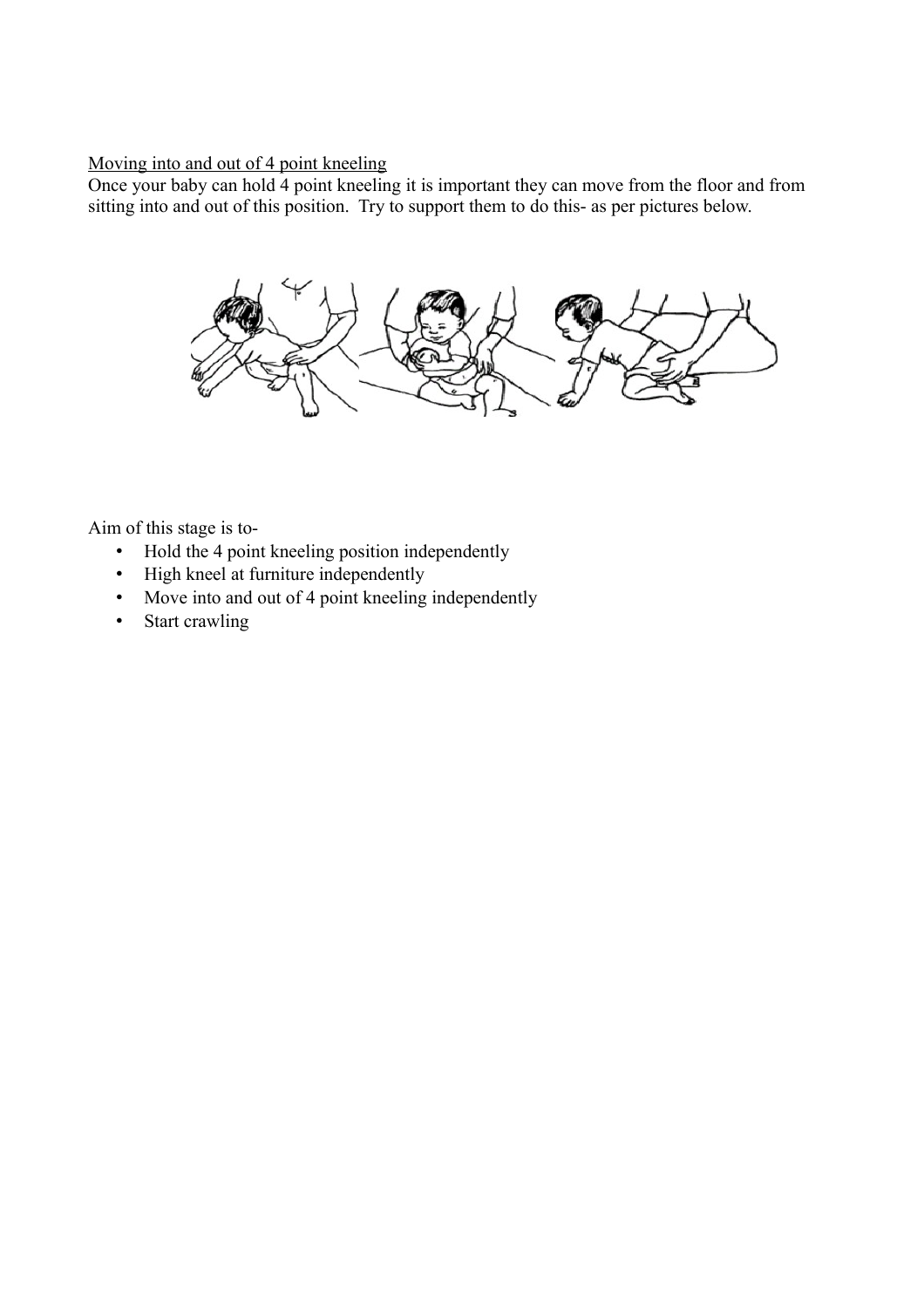

# Stage 5

Prior to walking there are a few other skills a baby requires to do these include-

- Pulling to stand
- Cruising
- Independent standing

This stage works on all these skills that are required prior to walking

## Pulling to Stand

Assist your baby to pull to stand at the sofa or a low table. Your baby should use their arms to hold on and pull themselves onto their knees and then push up into standing. You can help them move from the floor onto their knees until they can do this themselves

## Standing at Furniture-

There are lots of activities you can do with your baby whilst they are stood at furniture this includes-

- Reaching for toys
- Reach to the floor to pick up toys
- 2 handed play- play with toys that need 2 hands or clapping games
- Shifting weight to left and right
- Encourage to step along furniture

Once your baby is standing well and doing the above activities you could try to progress them by-

- Standing with a push along walker
- Stand and hold onto an unsteady object- i.e. large ball, rocking chair
- Encourage your baby to let go of furniture for a moment.

Prior to walking independently you may find your baby will walk with a push along walker, this is good to encourage. But never use a baby walker for your baby as these are unsafe to use.

- Pull to stand at furniture
- Cruise along furniture
- Stand independently without holding on
- Walk with a push along walker